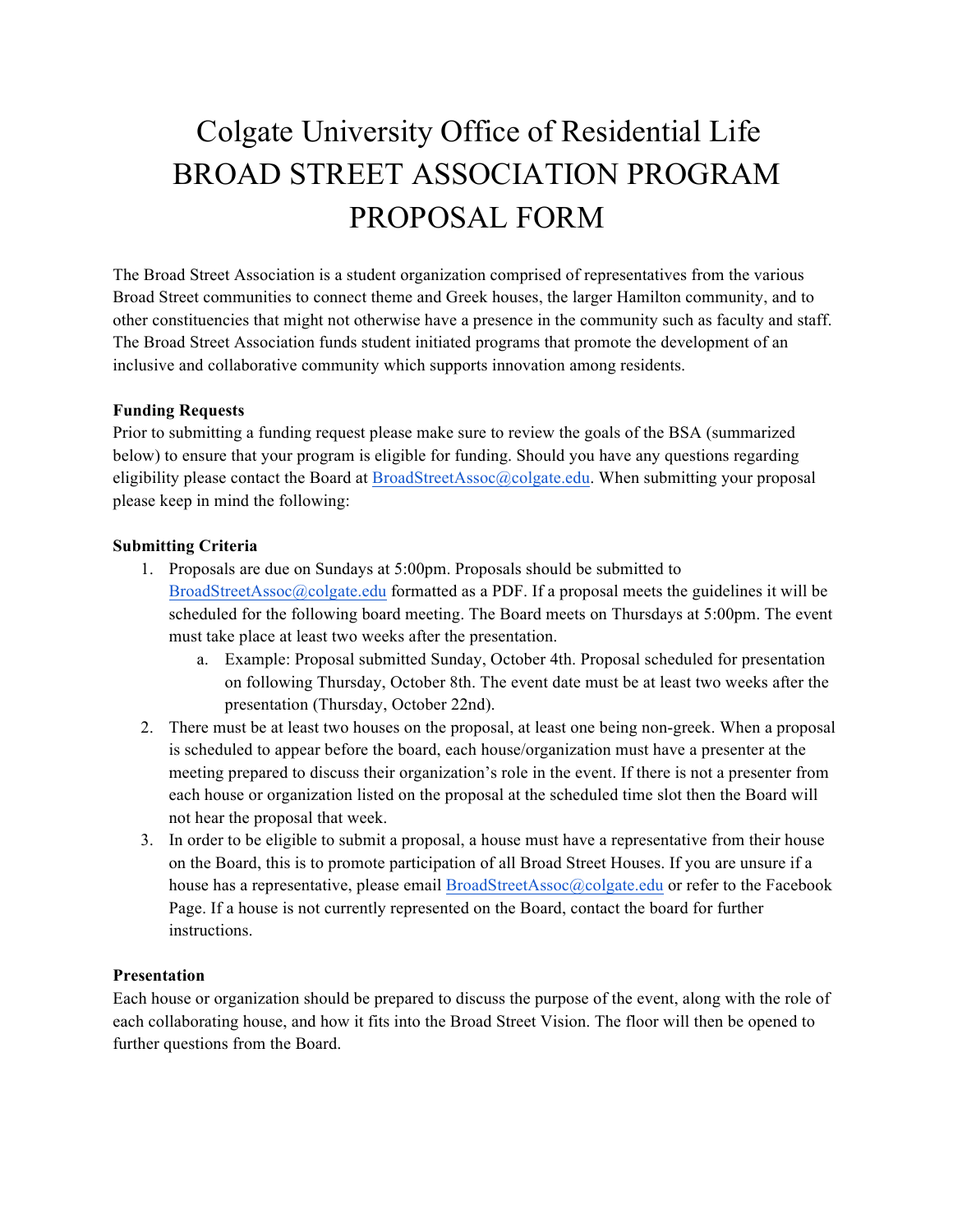| Your Name:                  |                              |                   | Telephone:                    |  |
|-----------------------------|------------------------------|-------------------|-------------------------------|--|
| Program Title:              |                              |                   | Projected Attendance:         |  |
| $Presenter(s)$ :            |                              |                   |                               |  |
| Time:<br>Program Date:      |                              |                   | Location:                     |  |
|                             |                              |                   |                               |  |
|                             | Program Topic Area           |                   |                               |  |
| Educational/Service         | Philanthropy                 | Social:           | Other:                        |  |
|                             |                              |                   |                               |  |
|                             | Select Representative Group: |                   |                               |  |
| Faculty/Staff Dept.:        |                              | Student Club/Org: |                               |  |
|                             |                              |                   |                               |  |
| Broad Street College House: |                              |                   | Broad Street Greek House: N/A |  |

## *Program Description and Logistical Information*

Please describe your program and how it fits into the Broad Street Vision. How will other Broad Street Communities be involved?

What do you hope residents will learn from this program?

Materials Needed (Publicity, decorations, food, reservation of space, table, chairs etc.)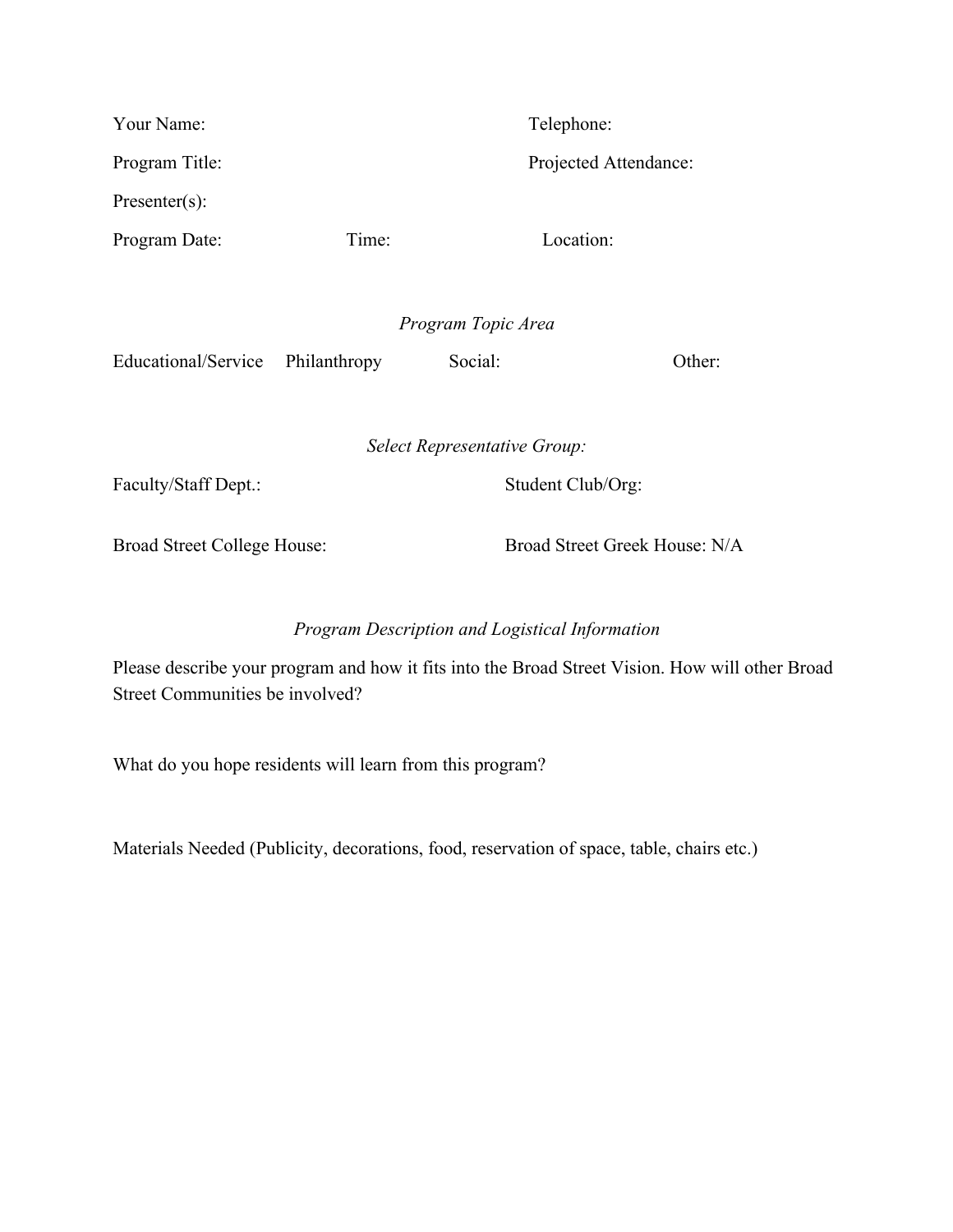Financial Information:

### BE SURE TO INCLUDE AN ITEMIZED BUDGET OF ITEMS NEEDED WITH PRICES

| Type of funding: Voucher Budget Code Direct Billing |                   |                                   | <b>Estimated Cost:</b> |  |
|-----------------------------------------------------|-------------------|-----------------------------------|------------------------|--|
| Student(s) Responsible:                             |                   |                                   |                        |  |
| <b>Business Name:</b>                               | Date of Purchase: |                                   |                        |  |
| Items Purchasing:                                   |                   |                                   |                        |  |
| Type of funding: Voucher Budget Code Direct Billing |                   |                                   | <b>Estimated Cost:</b> |  |
| Student(s) Responsible:                             |                   |                                   |                        |  |
|                                                     |                   |                                   |                        |  |
| <b>Business Name:</b>                               | Date of Purchase: |                                   |                        |  |
| Items Purchasing:                                   |                   |                                   |                        |  |
| Type of funding: <i>Voucher</i>                     |                   | <b>Budget Code</b> Direct Billing | <b>Estimated Cost:</b> |  |
| Student(s) Responsible:                             |                   |                                   |                        |  |
| <b>Business Name:</b>                               |                   | Date of Purchase:                 |                        |  |
| Items Purchasing:                                   |                   |                                   |                        |  |
| Type of funding: <i>Voucher</i>                     |                   | <b>Budget Code</b> Direct Billing | <b>Estimated Cost:</b> |  |
| Student(s) Responsible:                             |                   |                                   |                        |  |
| <b>Business Name:</b>                               |                   | Date of Purchase:                 |                        |  |
| Items Purchasing:                                   |                   |                                   |                        |  |
|                                                     |                   |                                   |                        |  |

Total requested: